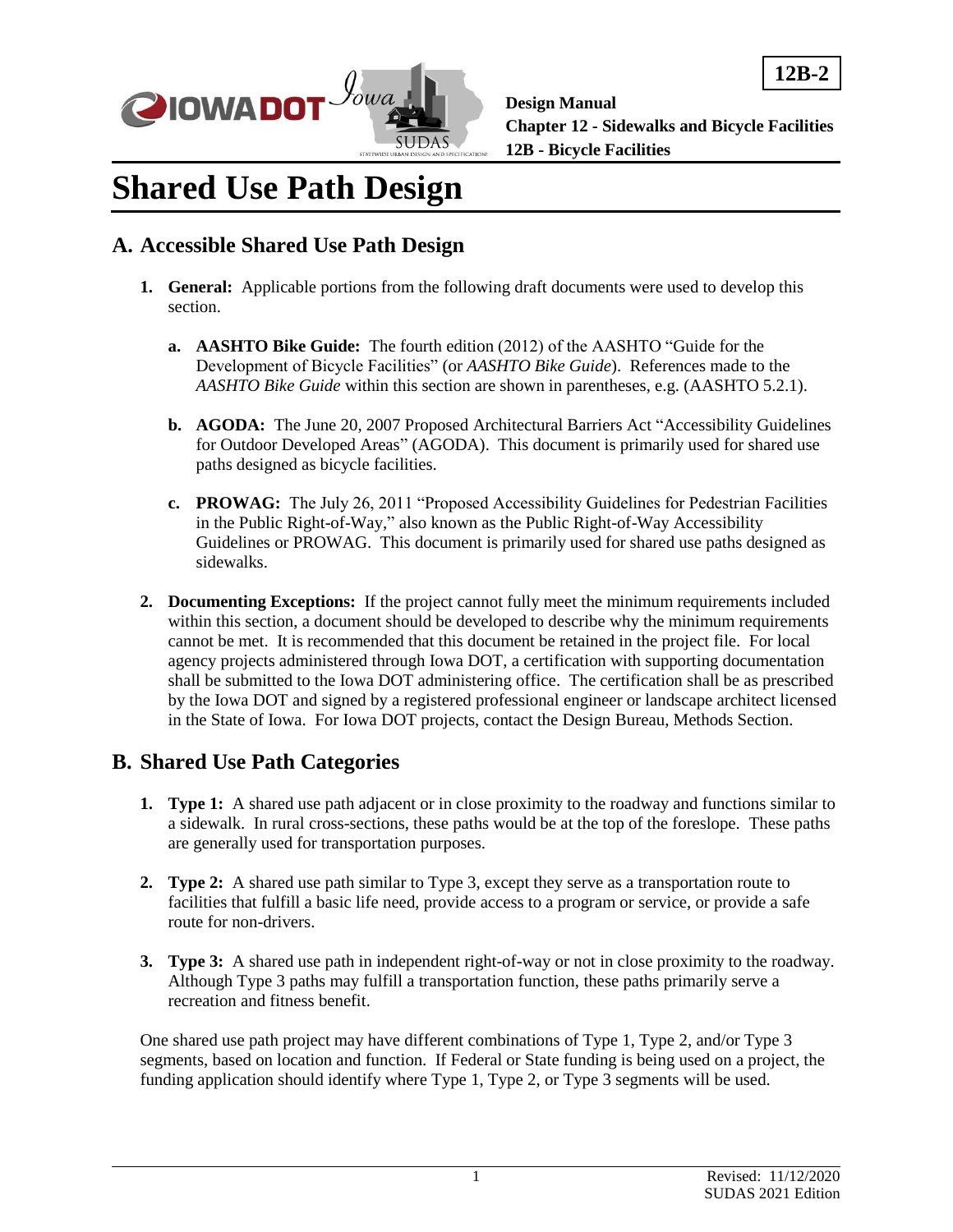## **C. Shared Use Path Design Elements**

The following considerations should be used as a guide when designing shared use paths.

- **1. Width:** A bicyclist requires a minimum of 4 feet and a preferred 5 feet of essential operating space based upon their profile. The typical path width is 10 feet to accommodate two-way traffic. Consider wider paths (11 to 14 feet) when at minimum one of the following is anticipated:
	- User volume exceeding 300 users within the peak hour.
	- Curves where more operating space should be provided.
	- Large maintenance vehicles.
	- There is a need for a bicyclist to pass another path user while maintaining sufficient space for another user approaching from the opposing direction. 11 feet is the minimum width for three lanes of traffic.

Path width can be reduced to 8 feet where the following conditions prevail:

- Bicycle traffic is expected to be low.
- Pedestrian use is generally not expected.
- Horizontal and vertical alignments provide well-designed passing and resting opportunities.
- The path will not be regularly subjected to maintenance vehicle loading conditions.
- A physical constraint exists for a short duration such as a utility structure, fence, etc.

Path widths between 8 and 5 feet should be avoided; paths less than 5 feet do not meet ADA requirements.

If segregation of pedestrians and bicycle traffic is desirable, a minimum 15 foot width should be provided. This includes 10 feet for two-way bicycle traffic and 5 feet for two-way pedestrian traffic. (AASHTO 5.2.1).

**Figure 12B-2.01:** Typical Cross-Section of Two-Way Shared Use Path on Independent Right-of-Way



Source: Adapted from *AASHTO Bike Guide* Exhibit 5.1

**2. Minimum Surface Thickness:** For Iowa DOT projects, contact the Pavement Design Section in the Design Bureau for a pavement determination. For local agency projects administered through Iowa DOT, Iowa DOT will accept the thickness design as determined by the engineer.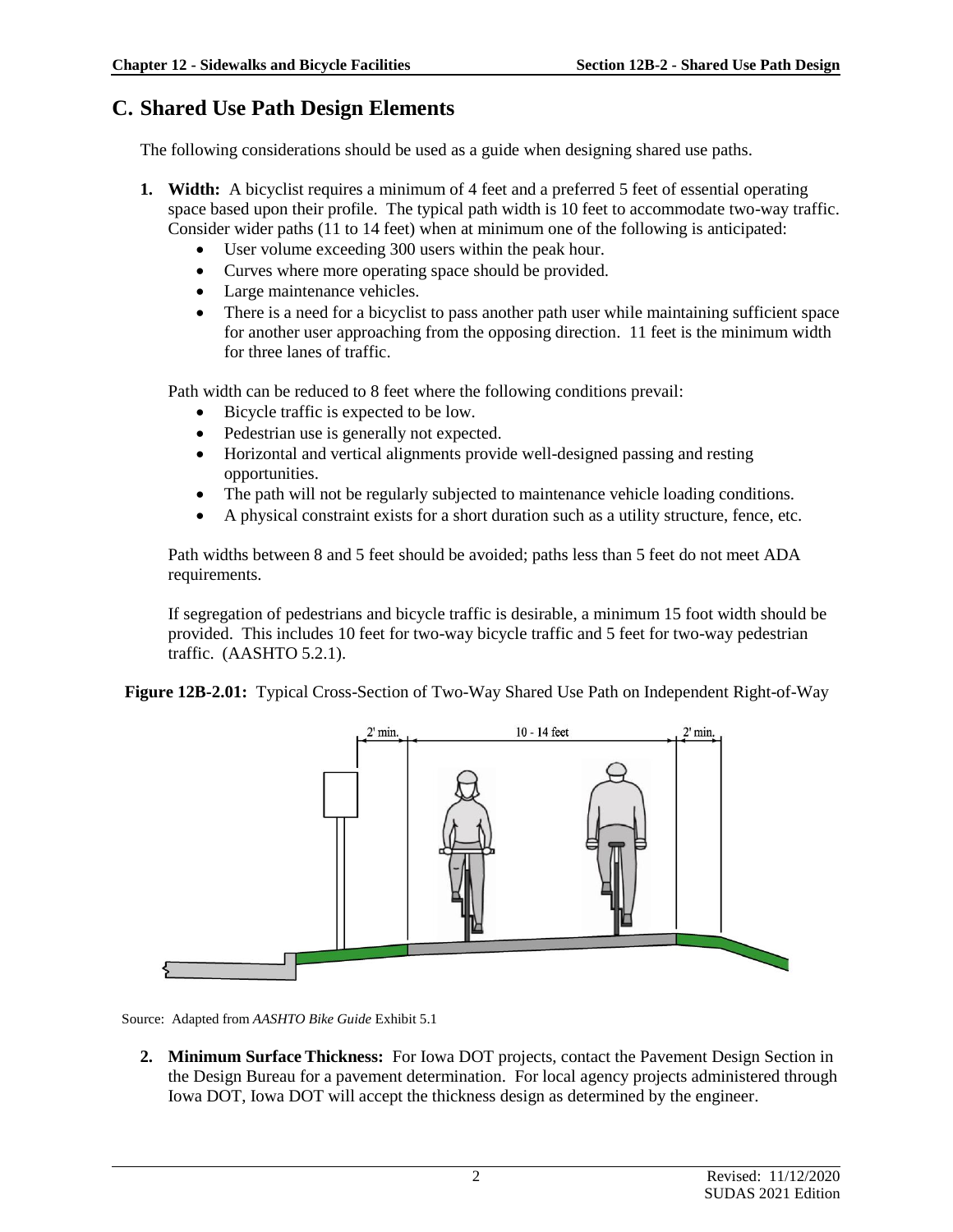For local projects, the pavement depth for both PCC and HMA pavements should have a minimum of 4 inches and a recommended thickness of 5 inches; if pavement thickness is proposed to be less than 4 inches, a pavement determination should be completed and documented.

- **3. Cross Slope:** Shared use paths must have the capabilities to serve people with disabilities.
	- **a. Type 1 and Type 2:** Cross slopes shall not exceed the requirements in [Section 12A-2.](https://intrans.iastate.edu/app/uploads/sites/15/2020/03/12A-2.pdf)
		- **b. Type 3:** A 1.5% cross slope is recommended, but cross slopes should be a minimum of 1% and shall not exceed 5%. Cross slopes greater than 2% should be sloped to the inside of the horizontal curve regardless of drainage conditions. On unpaved paths, cross slopes may increase up to 5% due to the need of draining water off the path. On rare bicycle only facilities, the path does not need to meet accessibility guidelines and the cross slope can be between 5% and 8%. Cross slope transition should be comfortable for the user; therefore, a minimum transition length of 5 feet for each 1% change in cross slope should be used.
- **4. Separation of Roadway and Path:** A separation should be provided between a two-way shared use path and the adjacent roadway to demonstrate to both the bicyclist and the vehicle driver that each facility is independent of the other. This is particularly important at night. If the separation from the face of the curb or the edge of the traveled way to the near edge of the path is less than 5 feet, a barrier or railing is recommended. The barriers or railings need not be of the size and strength to redirect errant motorists unless a crashworthy barrier is needed due to high speeds and clear zone requirements. Barriers at other locations serving only as a separation should be the height of standard guardrail.

If needed, barriers and railings should be used, but since they can create considerable concerns in urban areas due to aesthetics, visibility, and maintenance problems, it may be necessary to initiate the documenting exceptions process (Section 12B-2, A, 2). The separation between the face of the curb and the path should be maximized, but with the presence of the curb, some landscaping area, and street lighting, the overall objectives of the separation can be satisfied.

- **5. Lateral and Vertical Clearance:** Perhaps the most critical factor in developing safe and comfortable shared use path facilities is the provision of adequate clearance to a wide variety of potential obstructions that may be found along a prospective route. Guidelines for lateral and vertical clearance are particularly important in view of the wide range of riding proficiency that is found among riders. Clearance consideration must include:
	- **a. Lateral Clearances to Fixed and Movable Obstructions:** A 2 foot minimum graded area with a 6:1 maximum cross slope (i.e., shoulder area) should be provided for clearance from lateral obstructions such as trees, poles, and bridge abutments measured from the edge of the pathway. The MUTCD requires a 2 foot minimum clearance to the sign face of postmounted signs.

If a barrier or rail is necessary, a minimum of 1 foot lateral offset from the edge of the path is desirable. Barriers terminating within 2 feet of the edge of the path should be marked with object markers. It is undesirable to place the pathway in a narrow corridor between 2 fences for long distances.

A designer may want to consider that a typical ambulance width (including mirrors) is 11 feet.

When minimum clearance cannot be achieved, refer to [Section 12A-3](https://intrans.iastate.edu/app/uploads/sites/15/2020/03/12A-3.pdf) for protruding object requirements; refer to the *AASHTO Bike Guide* for mitigation measures, such as pavement markings, delineation, and signing.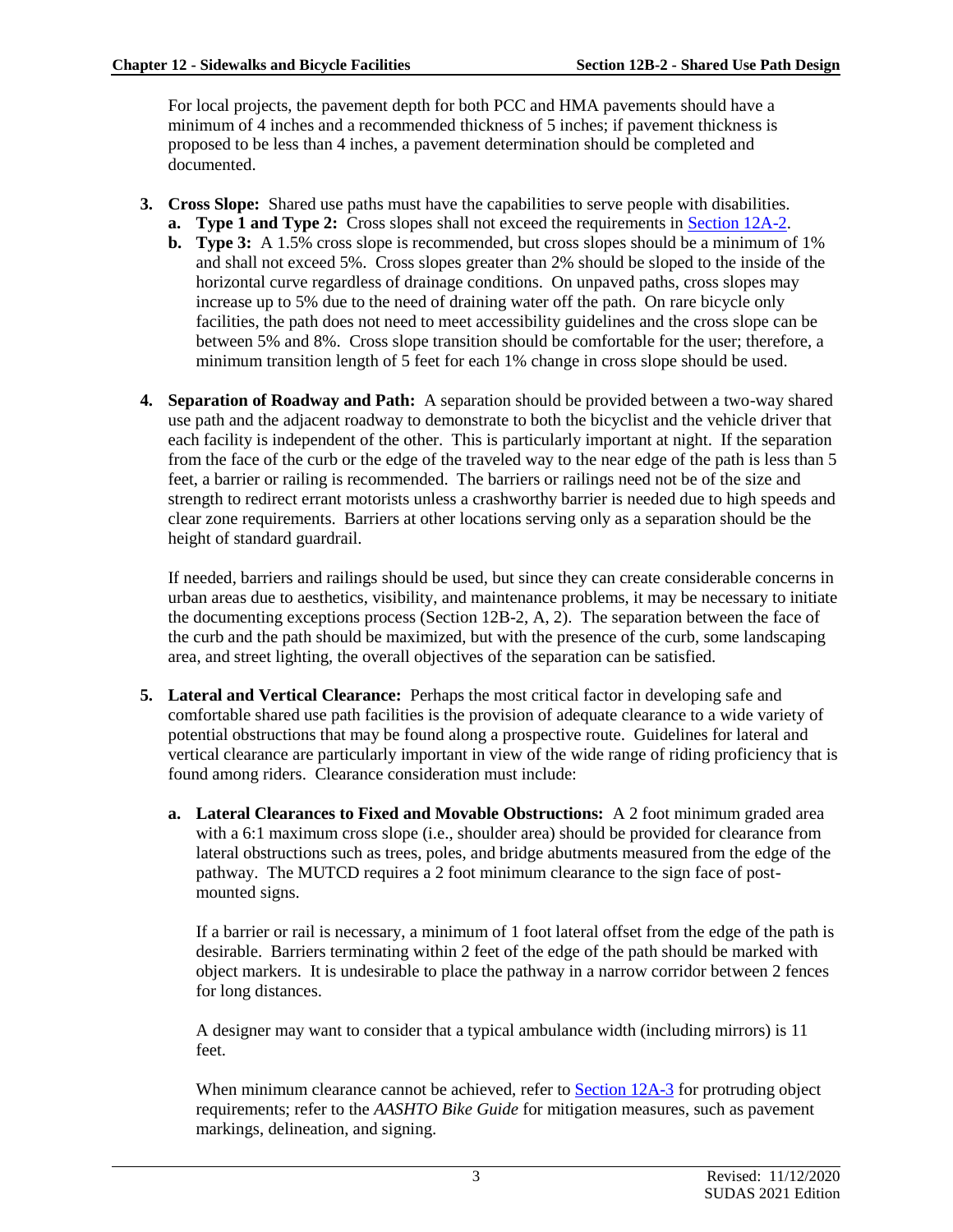**b. Vertical Clearances to Overhead Obstructions:** The minimum vertical clearance is 10 feet. In some situations, such as tunnels and bridge underpasses, the vertical clearance should be greater than 10 feet in order to accommodate maintenance and emergency vehicles. In constrained areas, AASHTO allows the vertical clearance to obstructions to be a minimum of 8 feet. (AASHTO 5.2.1).

Refer to [Section 12A-3](https://intrans.iastate.edu/app/uploads/sites/15/2020/03/12A-3.pdf) for legal requirements in low clearance situations.

- **6. Shoulder Width and Slope:** The minimum graded shoulder width is 2 feet. The maximum shoulder area cross slope is 6:1.
- **7. Safety Rail:** Safety rail should be a minimum of 42 inches in height. Provide safety rails at the outside of a structure. On steep fill embankment as described below, provide a safety rail or widen the shoulder area to 5 feet. (AASHTO 5.2.1)
	- Slopes 3:1 or steeper with a drop of 6 feet or greater.
	- Slopes 3:1 or steeper adjacent to a parallel body of water or other substantial obstacle.
	- Slopes 2:1 or steeper with a drop of 4 feet or greater.
	- Slopes 1:1 or steeper with a drop of 1 foot or greater.





See **Iowa DOT Design Manual Section 12B-10** for guidance on safety rails.

Source: Adapted from *AASHTO Bike Guide* Exhibit 5.3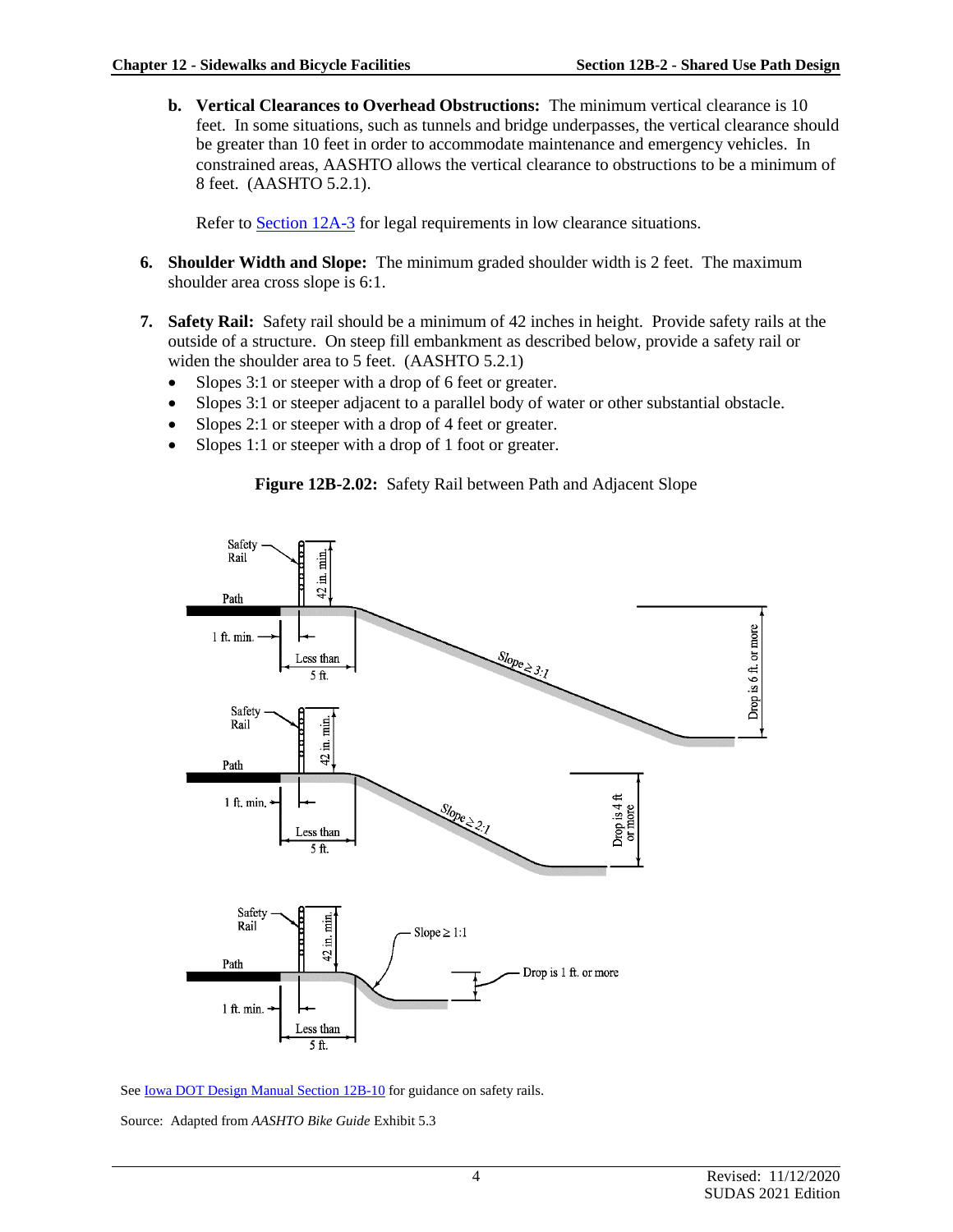#### **8. Design Speed and Alignments:**

- **a. Type 1:** Grades shall meet the requirements of **[Section 12A-2.](https://intrans.iastate.edu/app/uploads/sites/15/2020/03/12A-2.pdf)**
- **b. Type 2:** Grades shall be less than or equal to 5% and all other Type 3 requirements should be met.
- **c. Type 3:** There is no single design speed that is recommended for all paths. In general, a minimum design speed of 18 mph should be used, unless posted for slower speeds or in areas of steeper decline, in which case the design speed should be adjusted according to Table 12B-2.01. (AASHTO 5.2.4)

| <b>Terrain</b>                  | <b>Design Speed</b><br>(mph) | Minimum Radius <sup>1</sup><br>(Horizontal Curve)<br>(feet) |  |  |  |
|---------------------------------|------------------------------|-------------------------------------------------------------|--|--|--|
| Grades less than 2%             | 18                           |                                                             |  |  |  |
| Grades less than or equal to 5% | 25                           | 115                                                         |  |  |  |
| Grades 6% and more              | 30                           | 166                                                         |  |  |  |

| Table 12B-2.01: Minimum Design Speed and Horizontal Alignment |  |  |  |
|---------------------------------------------------------------|--|--|--|
|                                                               |  |  |  |

<sup>1</sup> Based on 20 degree maximum lean angle

Source: *AASHTO Bike Guide* 5.2.4

The minimum radius of curvature negotiable by a bicycle can be calculated using the lean angle of the bicyclist or the superelevation and coefficient of friction of the shared use path. The minimum radii of curvature for a paved path are shown in Table 12B-2.02 based on lean angle of the cyclists.

| <b>Design Speed (mph)</b> | <b>Minimum Radius (feet)</b> |
|---------------------------|------------------------------|
| 12                        | 27                           |
| 14                        | 36                           |
| 16                        | 47                           |
| 18                        | 60                           |
| 20                        | 74                           |
| 25                        | 115                          |
| 30                        | 166                          |

**Table 12B-2.02:** Minimum Radii for Lean Angle of Cyclists

Source: *AASHTO Bike Guide* Exhibit 5.6

The minimum radii of curvature for a paved path based on superelevation should be calculated per the equations shown in the *AASHTO Bike Guide*. (AASHTO 5.2.2, 5.2.5, 5.2.6, and 5.2.8).

Table 12B-2.03 and Figure 12B-2.03 should be used to determine the minimum clearance necessary to avoid line-of-sight obstructions for horizontal curves. The lateral clearance (horizontal sight line offset or HSO) can be obtained from Table 12B-2.03, given the stopping sight distance from Equation 12B-2.01 and the proposed horizontal radius of curvature. Lateral clearances on horizontal curves should be calculated based on the sum of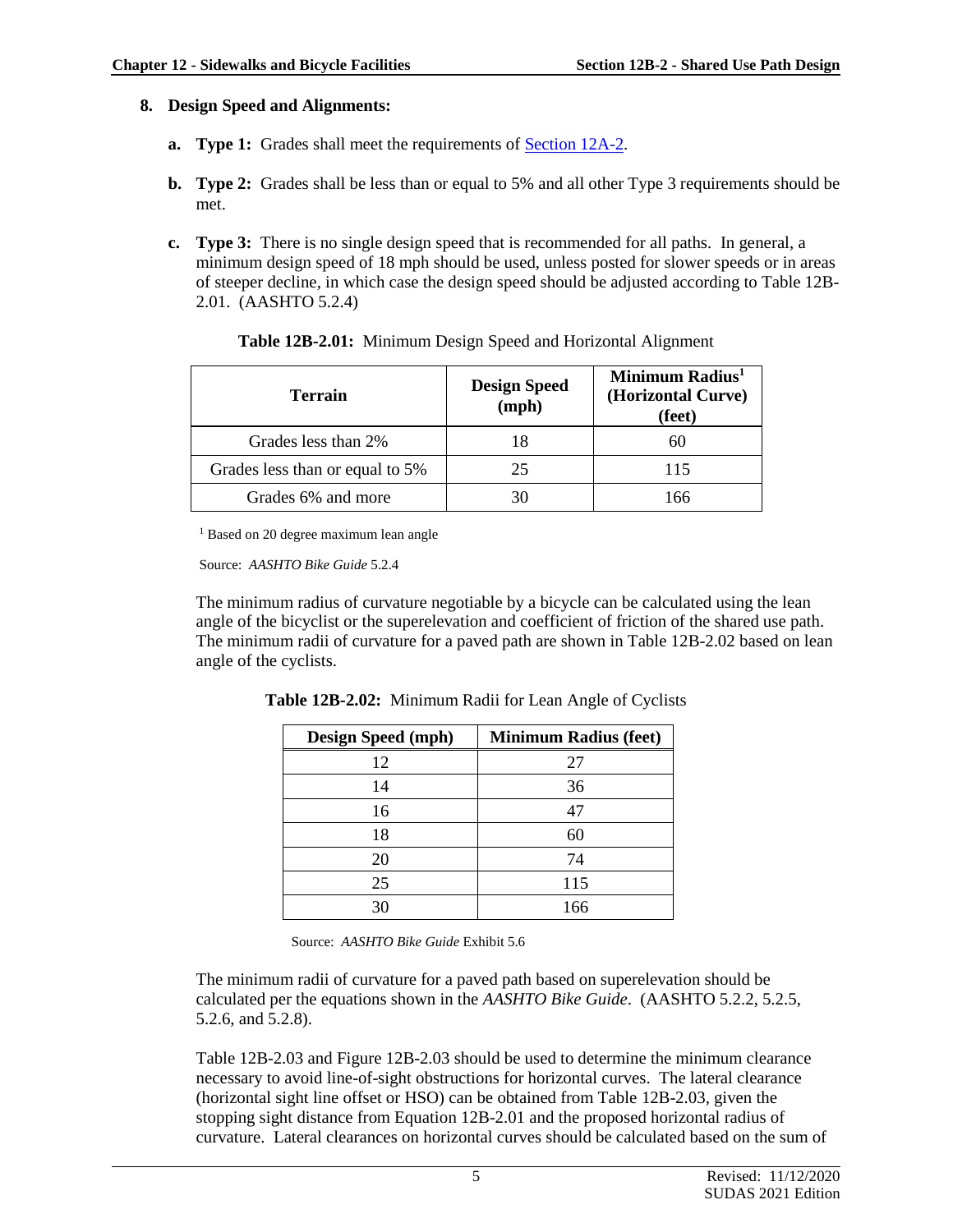the stopping sight distances for both users traveling in opposite directions around the curve because bicyclists have a tendency to ride near the middle of narrow paths.

| R                 |     |     |      |      |      |      |      | S= Stopping Sight Distance (ft) |      |      |      |      |      |      |      |
|-------------------|-----|-----|------|------|------|------|------|---------------------------------|------|------|------|------|------|------|------|
| (f <sup>t</sup> ) | 20  | 40  | 60   | 80   | 100  | 120  | 140  | 160                             | 180  | 200  | 220  | 240  | 260  | 280  | 300  |
| 25                | 2.0 | 7.6 | 15.9 |      |      |      |      |                                 |      |      |      |      |      |      |      |
| 50                | 1.0 | 3.9 | 8.7  | 15.2 | 23.0 | 31.9 | 41.5 |                                 |      |      |      |      |      |      |      |
| 75                | 0.7 | 2.7 | 5.9  | 10.4 | 16.1 | 22.8 | 30.4 | 38.8                            | 47.8 | 57.4 | 67.2 |      |      |      |      |
| 95                | 0.5 | 2.1 | 4.7  | 8.3  | 12.9 | 18.3 | 24.7 | 31.8                            | 39.5 | 48.0 | 56.9 | 66.3 | 75.9 | 85.8 |      |
| 125               | 0.4 | 1.6 | 3.6  | 6.3  | 9.9  | 14.1 | 19.1 | 24.7                            | 31.0 | 37.9 | 45.4 | 53.3 | 61.7 | 70.6 | 79.7 |
| 155               | 0.3 | 1.3 | 2.9  | 5.1  | 8.0  | 11.5 | 15.5 | 20.2                            | 25.4 | 31.2 | 37.4 | 44.2 | 51.4 | 59.1 | 67.1 |
| 175               | 0.3 | 1.1 | 2.6  | 4.6  | 7.1  | 10.2 | 13.8 | 18.0                            | 22.6 | 27.8 | 33.5 | 39.6 | 46.1 | 53.1 | 60.5 |
| 200               | 0.3 | 1.0 | 2.2  | 4.0  | 6.2  | 8.9  | 12.1 | 15.8                            | 19.9 | 24.5 | 29.5 | 34.9 | 40.8 | 47.0 | 53.7 |
| 225               | 0.2 | 0.9 | 2.0  | 3.5  | 5.5  | 8.0  | 10.8 | 14.1                            | 17.8 | 21.9 | 26.4 | 31.3 | 36.5 | 42.2 | 48.2 |
| 250               | 0.2 | 0.8 | 1.8  | 3.2  | 5.0  | 7.2  | 9.7  | 12.7                            | 16.0 | 19.7 | 23.8 | 28.3 | 33.1 | 38.2 | 43.7 |
| 275               | 0.2 | 0.7 | 1.6  | 2.9  | 4.5  | 6.5  | 8.9  | 11.6                            | 14.6 | 18.0 | 21.7 | 25.8 | 30.2 | 34.9 | 39.9 |
| 300               | 0.2 | 0.7 | 1.5  | 2.7  | 4.2  | 6.0  | 8.1  | 10.6                            | 13.4 | 16.5 | 19.9 | 23.7 | 27.7 | 32.1 | 36.7 |
| 350               | 0.1 | 0.6 | 1.3  | 2.3  | 3.6  | 5.1  | 7.0  | 9.1                             | 11.5 | 14.2 | 17.1 | 20.4 | 23.9 | 27.6 | 31.7 |
| 390               | 0.1 | 0.5 | 1.2  | 2.1  | 3.2  | 4.6  | 6.3  | 8.2                             | 10.3 | 12.8 | 15.4 | 18.3 | 21.5 | 24.9 | 28.5 |
| 500               | 0.1 | 0.4 | 0.9  | 1.6  | 2.5  | 3.6  | 4.9  | 6.4                             | 8.1  | 10.0 | 12.1 | 14.3 | 16.8 | 19.5 | 22.3 |
| 565               |     | 0.4 | 0.8  | 1.4  | 2.2  | 3.2  | 4.3  | 5.7                             | 7.2  | 8.8  | 10.7 | 12.7 | 14.9 | 17.3 | 19.8 |
| 600               |     | 0.3 | 0.8  | 1.3  | 2.1  | 3.0  | 4.1  | 5.3                             | 6.7  | 8.3  | 10.1 | 12.0 | 14.0 | 16.3 | 18.7 |
| 700               |     | 0.3 | 0.6  | 1.1  | 1.8  | 2.6  | 3.5  | 4.6                             | 5.8  | 7.1  | 8.6  | 10.3 | 12.0 | 14.0 | 16.0 |
| 800               |     | 0.3 | 0.6  | 1.0  | 1.6  | 2.2  | 3.1  | 4.0                             | 5.1  | 6.2  | 7.6  | 9.0  | 10.5 | 12.2 | 14.0 |
| 900               |     | 0.2 | 0.5  | 0.9  | 1.4  | 2.0  | 2.7  | 3.6                             | 4.5  | 5.6  | 6.7  | 8.0  | 9.4  | 10.9 | 12.5 |
| 1000              |     | 0.2 | 0.5  | 0.8  | 1.3  | 1.8  | 2.4  | 3.2                             | 4.0  | 5.0  | 6.0  | 7.2  | 8.4  | 9.8  | 11.2 |

**Table 12B-2.03:** Minimum Lateral Clearance (Horizontal Sightline Offset or HSO) for Horizontal Curve

Source: *AASHTO Bike Guide* Exhibit 5.10

**Figure 12B-2.03:** Components for Determining Horizontal Sight Distance



Source: *AASHTO Bike Guide* Exhibit 5.9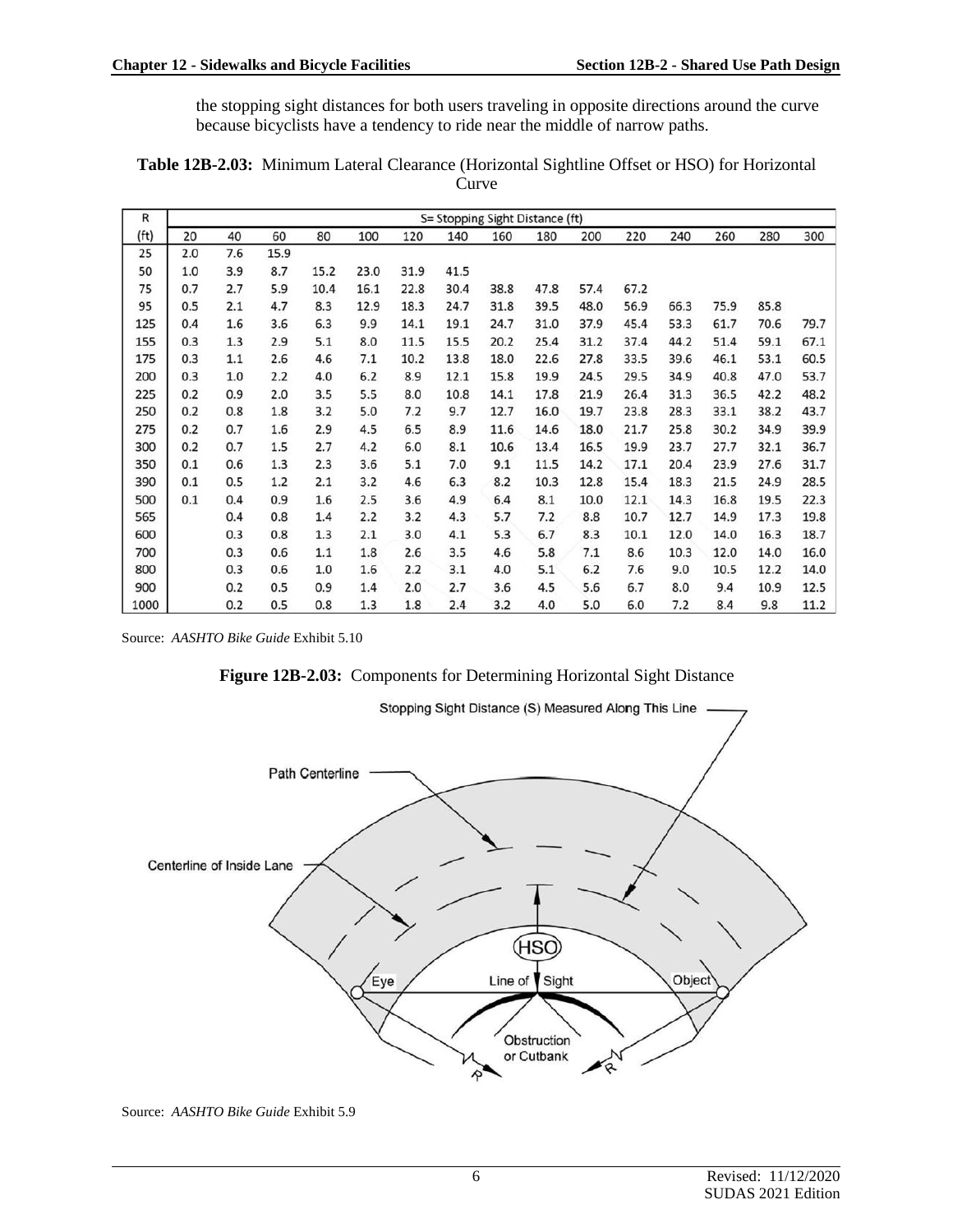For vertical alignment, use the preferred maximum segment length shown in Table 12B-2.04 whenever possible. Using the acceptable and allowed criteria should only be done when the engineer considers the ability of the users. For example, long rural segments would generally serve more physically capable users who have selected the path and could navigate the steeper grades over longer lengths.

|                         | <b>Maximum Segment Length (feet)</b> |                         |                          |  |  |  |  |  |  |
|-------------------------|--------------------------------------|-------------------------|--------------------------|--|--|--|--|--|--|
| <b>Grade Range</b>      | <b>Preferred</b>                     | Acceptable <sup>1</sup> | $\boldsymbol{Allowed}^2$ |  |  |  |  |  |  |
| $<$ 5%                  | Any length                           | Any Length              | Any Length               |  |  |  |  |  |  |
| $\geq$ 5% and < 8.33%   |                                      | 50                      | <b>200</b>               |  |  |  |  |  |  |
| $\geq$ 8.33% and < 10%  |                                      | 30                      | 30                       |  |  |  |  |  |  |
| $\geq$ 10% and < 12.50% |                                      |                         | 10                       |  |  |  |  |  |  |

|  |  | Table 12B-2.04: Vertical Alignment |
|--|--|------------------------------------|
|--|--|------------------------------------|

<sup>1</sup> Derived from AGODA Section 1016 (Outdoor Recreation Access Routes)

<sup>2</sup> Derived from AGODA Section 1017 (Trails)

The minimum length of vertical curve needed to provide minimum stopping sight distance at various speeds on crest vertical curves is presented in Table 12B-2.05. The eye height of the typical adult bicyclist is assumed to be 4.5 feet. For stopping sight distance calculations the object height is assumed to be 0 inches. (AASHTO 5.2.7). Equation 12B-2.01 can also be used to determine the minimum length of crest vertical curve necessary to provide adequate sight distance.

$$
S > L \qquad L = 2S - \frac{200(\sqrt{h_1} + \sqrt{h_2})^2}{A} \qquad \qquad
$$

$$
S > L \qquad L = 2S - \frac{200(\sqrt{h_1} + \sqrt{h_2})^2}{A}
$$

$$
L > S \qquad L = \frac{AS^2}{100(\sqrt{2h_1} + \sqrt{2h_2})^2}
$$

where:

- $L=$  Minimum length of vertical curve (ft)
- $A =$  Algebraic grade difference (percent)
- $S =$ Stopping sight distance (ft)
- $h_1$  = Eye height (4.5 feet for a typical bicyclist)
- $h_2$  = Object height (0 ft)

**Equation 12B-2.01**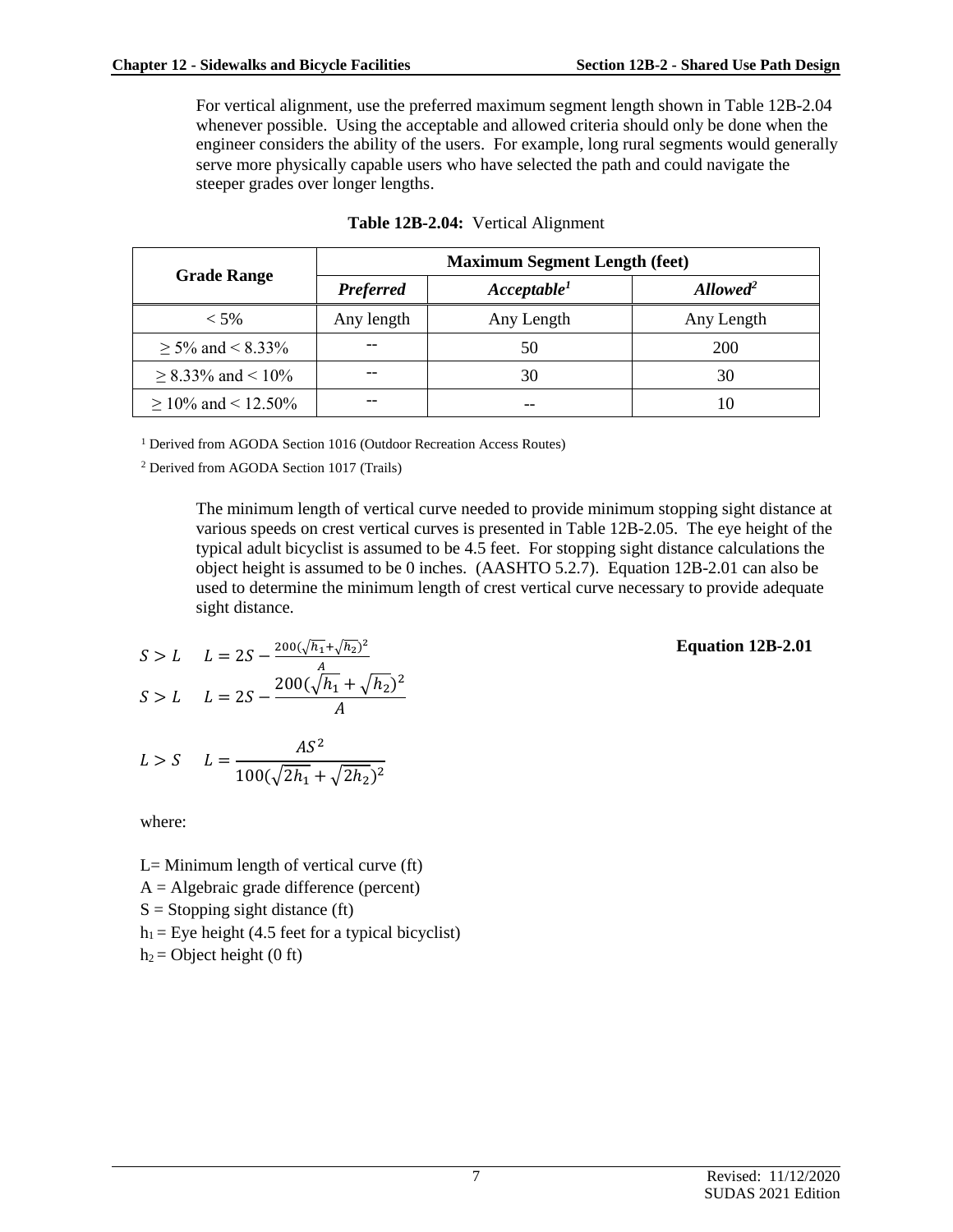| $\mathsf{A}$   |    |    |    |     |     |     |     | S=Stopping Sight Distance (ft) |     |      |      |      |      |      |      |
|----------------|----|----|----|-----|-----|-----|-----|--------------------------------|-----|------|------|------|------|------|------|
| (%)            | 20 | 40 | 60 | 80  | 100 | 120 | 140 | 160                            | 180 | 200  | 220  | 240  | 260  | 280  | 300  |
| $\overline{2}$ |    |    |    |     |     |     |     |                                |     |      |      | 30   | 70   | 110  | 150  |
| 3              |    |    |    |     |     |     |     | 20                             | 60  | 100  | 140  | 180  | 220  | 260  | 300  |
| 4              |    |    |    |     |     | 15  | 55  | 95                             | 135 | 175  | 215  | 256  | 300  | 348  | 400  |
| 5              |    |    |    |     | 20  | 60  | 100 | 140                            | 180 | 222  | 269  | 320  | 376  | 436  | 500  |
| 6              |    |    |    | 10  | 50  | 90  | 130 | 170                            | 210 | 267  | 323  | 384  | 451  | 523  | 600  |
| 7              |    |    |    | 31  | 71  | 111 | 151 | 191                            | 231 | 311  | 376  | 448  | 526  | 610  | 700  |
| 8              |    |    | 8  | 48  | 88  | 128 | 168 | 208                            | 248 | 356  | 430  | 512  | 601  | 697  | 800  |
| 9              |    |    | 20 | 60  | 100 | 140 | 180 | 220                            | 260 | 400  | 484  | 576  | 676  | 784  | 900  |
| 10             |    |    | 30 | 70  | 110 | 150 | 190 | 230                            | 270 | 444  | 538  | 640  | 751  | 871  | 1000 |
| 11             |    |    | 38 | 78  | 118 | 158 | 198 | 238                            | 278 | 489  | 592  | 704  | 826  | 958  | 1100 |
| 12             |    | 5  | 45 | 85  | 125 | 165 | 205 | 245                            | 285 | 533  | 645  | 768  | 901  | 1045 | 1200 |
| 13             |    | 11 | 51 | 91  | 131 | 171 | 211 | 251                            | 291 | 578  | 699  | 832  | 976  | 1132 | 1300 |
| 14             |    | 16 | 56 | 96  | 136 | 176 | 216 | 256                            | 296 | 622  | 753  | 896  | 1052 | 1220 | 1400 |
| 15             |    | 20 | 60 | 100 | 140 | 180 | 220 | 260                            | 300 | 667  | 807  | 960  | 1127 | 1307 | 1500 |
| 16             |    | 24 | 64 | 104 | 144 | 184 | 224 | 264                            | 304 | 711  | 860  | 1024 | 1202 | 1394 | 1600 |
| 17             |    | 27 | 67 | 107 | 147 | 187 | 227 | 267                            | 307 | 756  | 914  | 1088 | 1277 | 1481 | 1700 |
| 18             |    | 30 | 70 | 110 | 150 | 190 | 230 | 270                            | 310 | 800  | 968  | 1152 | 1352 | 1568 | 1800 |
| 19             |    | 33 | 73 | 113 | 153 | 193 | 233 | 273                            | 313 | 844  | 1022 | 1216 | 1427 | 1655 | 1900 |
| 20             |    | 35 | 75 | 115 | 155 | 195 | 235 | 275                            | 315 | 889  | 1076 | 1280 | 1502 | 1742 | 2000 |
| 21             |    | 37 | 77 | 117 | 157 | 197 | 237 | 277                            | 317 | 933  | 1129 | 1344 | 1577 | 1829 | 2100 |
| 22             |    | 39 | 79 | 119 | 159 | 199 | 239 | 279                            | 319 | 978  | 1183 | 1408 | 1652 | 1916 | 2200 |
| 23             |    | 41 | 81 | 121 | 161 | 201 | 241 | 281                            | 321 | 1022 | 1237 | 1472 | 1728 | 2004 | 2300 |
| 24             | 3  | 43 | 83 | 123 | 163 | 203 | 243 | 283                            | 323 | 1067 | 1291 | 1536 | 1803 | 2091 | 2400 |
| 25             | 4  | 44 | 84 | 124 | 164 | 204 | 244 | 284                            | 324 | 1111 | 1344 | 1600 | 1878 | 2178 | 2500 |

|  | Table 12B-2.05: Minimum Length of Crest Vertical Curve Based on Stopping Sight Distance |
|--|-----------------------------------------------------------------------------------------|
|--|-----------------------------------------------------------------------------------------|

The line between the shaded and un-shaded portions of the table shows when the stopping sight distance is equal to the length of the crest vertical curve.

Source: *AASHTO Bike Guide* Exhibit 5.8

**9. Stopping Sight Distance:** Shared use paths must be designed with adequate stopping sight distance along the entire path to provide users with the opportunity to see and react to unexpected conditions. The distance needed to bring a path user to a fully controlled stop is a function of the user's perception and braking reaction time, the initial speed, the coefficient of friction between the wheels and the pavement, the braking ability of the user's equipment, and the grade. Minimum stopping sight distances can be determined using Equation 12B-2.02. Stopping sight distance must be provided along the entire length of the pathway and should be checked at all horizontal and vertical curves. (AASHTO 5.2.8).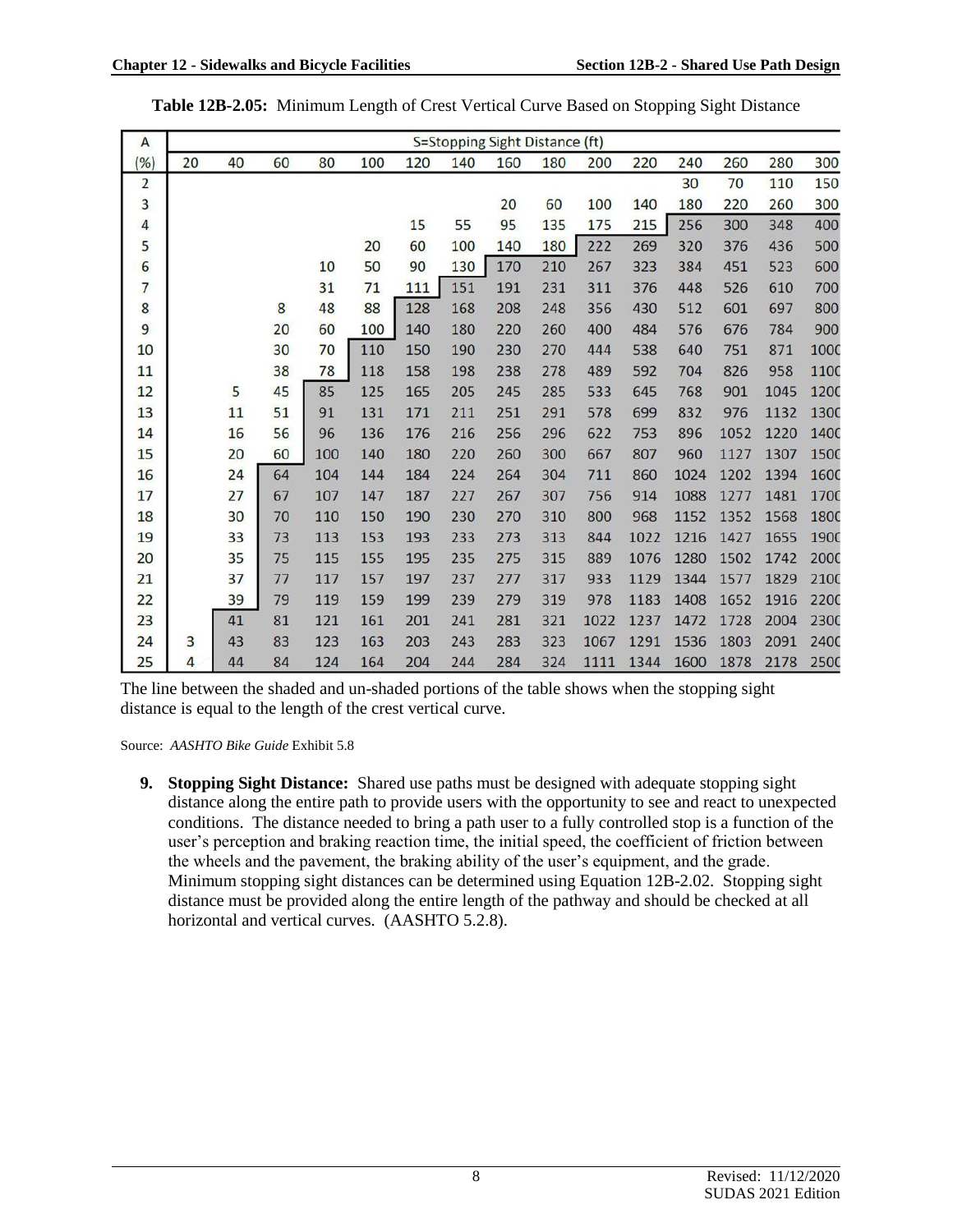$$
S = \frac{V^2}{30(f \pm G)} + 3.67V
$$

where:

 $S =$ Stopping sight distance (ft)  $V = Velocity (mph)$  $f = Coefficient of friction (use 0.16 for a typical bicycle)$  $G =$  Grade (ft/ft) (rise/run)

**10. Accessibility Requirements:** For construction of curb ramps and placement of detectable warnings, see **Section 12A-2** to ensure ADA compliance.

## **D. Intersection Sight Distance**

**1. General:** Intersection sight distance is a fundamental component in the selection of appropriate control at a midblock path-roadway intersection. The least restrictive control that is effective should be used. The line of sight is considered to be 2.3 feet above the path surface.

Roadway approach sight distance and departure sight triangles should be calculated using motor vehicles, which will control the design criteria. (AASHTO 5.3).

**2. Approach Sight Distance:** Pathway approach sight distance should be determined by the fastest path user, typically the adult bicyclist. If yield control is to be used for either the roadway approach or the path approach, available sight distance adequate for a traveler on the yield controlled approach to slow, stop, and avoid a traveler on the other approach is required. The roadway leg (a) of the sight triangle is based on the ability of a bicyclist to reach and cross the roadway if they do not see a conflict (see Figure 12B-2.04). Similarly, the path leg (b) of the sight triangle is based on the ability of a motorist to reach and cross the junction if they do not see a conflict (see Figure 12B-2.04). If sufficient sight distance is unable to be provided by the yield sight triangle described above, more restrictive control should be implemented.

**Equation 12B-2.02**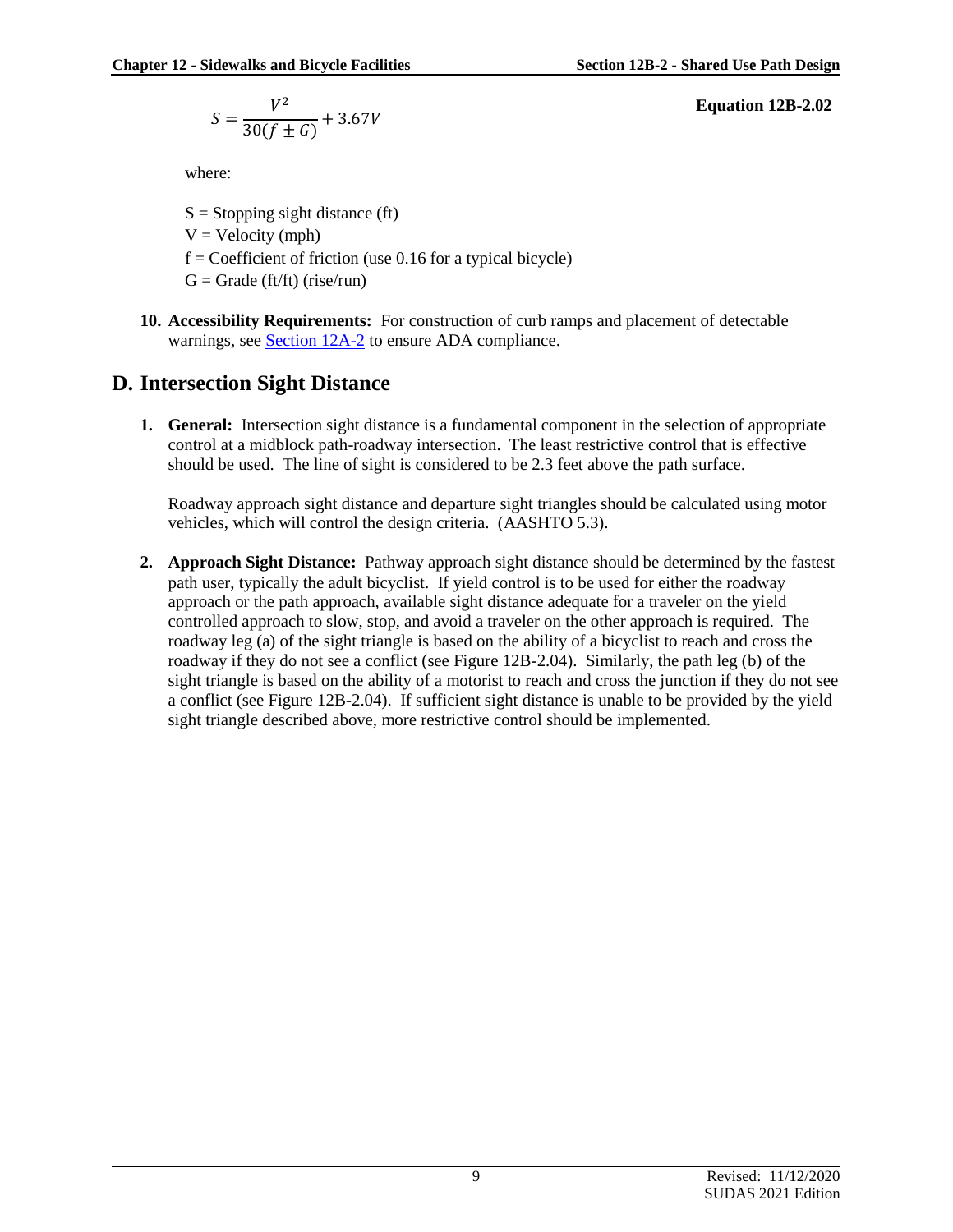#### **Figure 12B-2.04:** Yield Sight Triangles



Source: Adapted from *AASHTO Bike Guide* Exhibit 5.15

$$
a = 1.47V_{Road} \left( \frac{S}{1.47V_{Path}} + \frac{w + L_a}{1.47V_{Path}} \right)
$$

$$
b = V_{Path}\left(\frac{1.47V_e - 1.47V_b}{a_i} + \frac{w + L_a}{0.88V_{Road}}\right)
$$

where:

- $a =$  Length of leg of sight triangle along the roadway approach (ft)
- $b =$  Length of leg of sight triangle along the path approach (ft)
- $w =$  Width of the intersection to be crossed (ft)
- $L_a$  = Design vehicle length

For Equation 12B-2.03: Typical bicycle length  $= 6$  ft

For Equation 12B-2.04: Design vehicle length (ft)

- $V_{Path} = Design speed of the path (mph)$
- $V_{\text{Road}} =$  Design speed of the road (mph)
- $S =$  Stopping sight distance for the path user traveling at design speed
- $V_e$  = Speed at which the motorist would enter the intersection after decelerating (mph) (assumed 0.60 x road design speed)
- $V_b$  = Speed at which braking by the motorist begins (mph) (same as road design speed)
- $a_i$  = motorist deceleration rate (ft/s<sup>2</sup>) on intersection approach when braking to a stop is not initiated (assume  $-5.0$  ft/s<sup>2</sup>)
- **3. Path-Sidewalk Intersection:** At an intersection of a shared use path and a sidewalk, a clear sight triangle extending at minimum 15 feet along the sidewalk must be provided. Refer to Figure 12B-2.05. If two shared use paths intersect, the same process for the roadway-path intersection should be used.

**Equation 12B-2.04** Length of Path Leg of Sight Triangle

Length of Roadway Leg of Sight Triangle

**Equation 12B-2.03**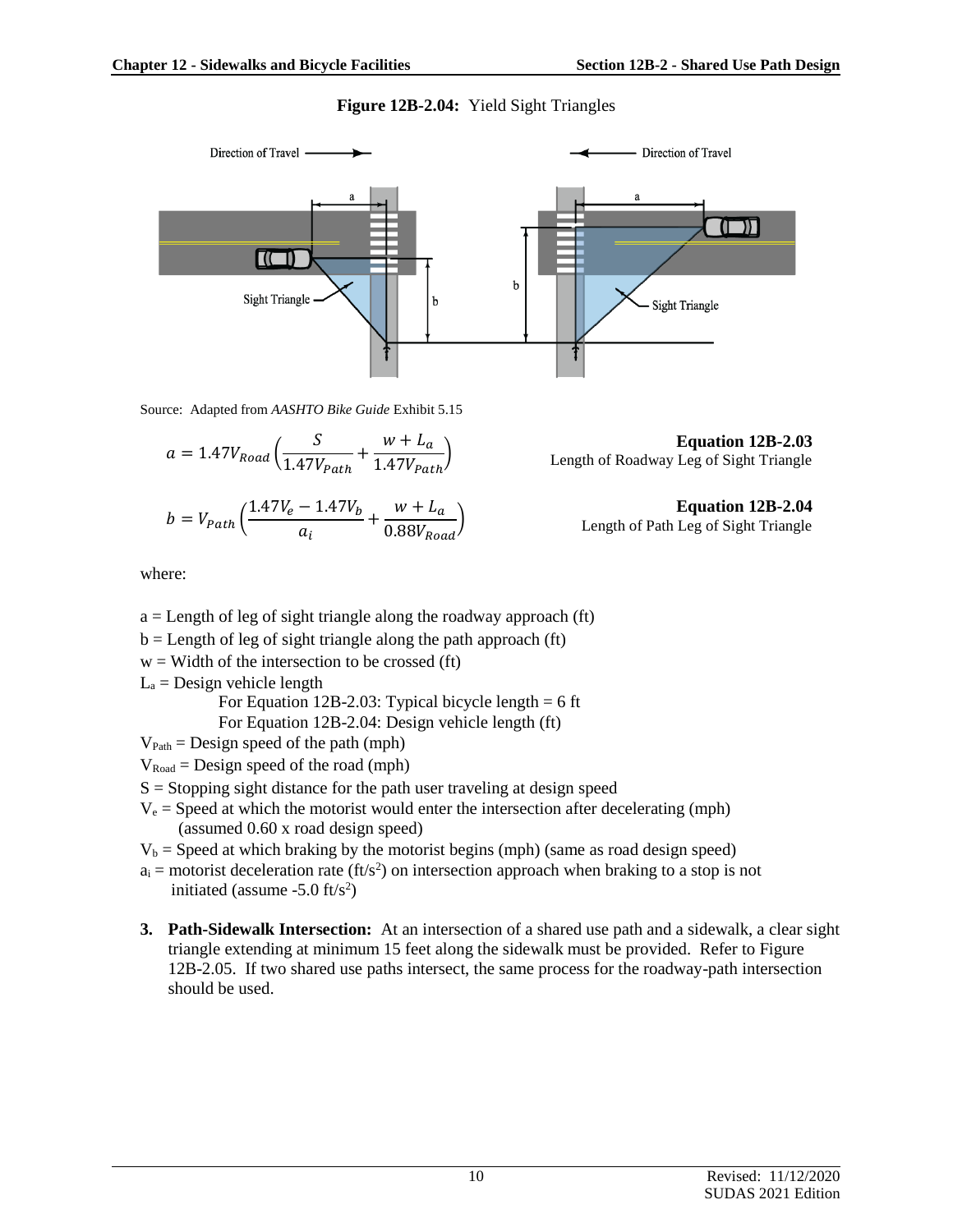

**Figure 12B-2.05:** Minimum Path-Sidewalk Sight Triangle

Source: Adapted from *AASHTO Bike Guide* Exhibit 5.16

## **E. Surface**

It is important to construct and maintain a smooth riding surface on shared use paths. Shared use path pavements should be machine placed. Surface texture is needed but care must be exercised not to cause operational problems with too little or too much texture. Broom finish or burlap drag concrete surfaces are preferred over trowel finishes. Joints shall be sawed, not hand tooled.

- **1. Type 1 and Type 2:** Type 1 and Type 2 shared use paths shall be paved.
- **2. Type 3:** Hard, all-weather pavement surfaces are preferred to unpaved surfaces due to the higher service quality and lower maintenance. Type 3 shared use paths should be paved; however, a granular surface may be allowed. If a granular surface is used, it must be maintained to be firm, stable, and slip resistant.

## **F. Crossings at Unpaved Surfaces**

When crossing an unpaved roadway, alley, or driveway, a minimum of 20 feet in addition to the path width should be paved on each side of the path to reduce the amount of gravel tracked onto the path. If edge of parallel unpaved roadway is less than 20 feet from the closest edge of the path, only pave to within 2 foot of edge of the parallel unpaved roadway. The thickness of the path and adjacent roadway paving should be designed to accommodate vehicular traffic and meet the requirements of the agency responsible for the roadway.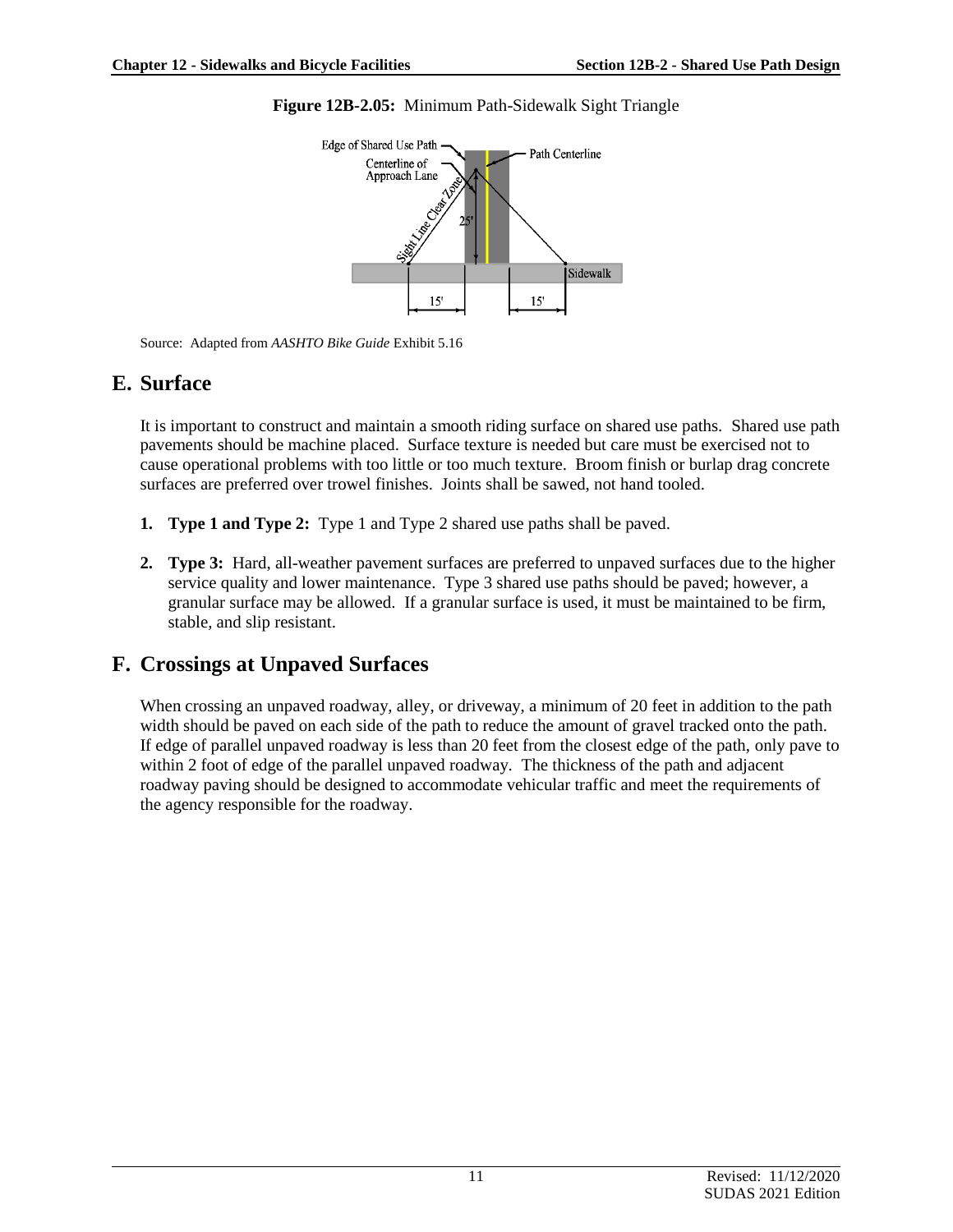#### **Figure 12B-2.06:** Crossing at Unpaved Surface



### **G. At-grade Railroad Crossing**

Whenever it is necessary to cross railroad tracks with a bicycle, special care must be taken. The crossing should be at least as wide as the approaches of the shared use path. Whenever possible, the crossing should be straight and between 90 and 60 degrees to the rails. The greater the crossing angle deviates from being perpendicular, the greater the chance that a bicyclist's front wheel may be trapped in the flangeway causing a loss of control. (AASHTO 4.12).

## **H. Drainage**

Drainage structures underneath paths should typically be designed to the same design year storm as the roadway drainage structures. When a Type 3 shared use path is built on a berm, consider the drainage needs of that path. For shared use paths constructed on slopes, drainage design should take into account control of the runoff from the slope. For higher flows it may be necessary to develop parallel ditches and culverts under the path. Drainage designs should also provide for low flows and seepage from the slope. Due to the potential for accidents from buildup of algae from low flows and side hill seepage, the need for subdrains or other treatments on the high side of the path should be evaluated.

- **1. Urban Areas:** The minimum recommended pavement cross slope of 1% usually provides enough slope for proper drainage. Sloping in one direction, usually toward the street, instead of crowning is preferred and usually simplifies the drainage and surface construction. However, care must be exercised not to trap water on the high side of the shared use path, particularly in curved areas. (AASHTO 5.2.11).
- **2. Rural Areas:** The best way to accomplish drainage underneath a shared use path is by extending smaller structures under the path or moving the path closer to the roadway to cross larger structures, see Figure 12B-2.07.

For paths placed on the backslope, smaller drainage structures (normally pipes less than 60 inches and box culverts less than 5 feet by 4 feet) should be extended through the path. For larger culverts, the path should be moved in to cross the structure and then moved back out to the backslope. If this is done, longitudinal drainage will have to be provided where the path crosses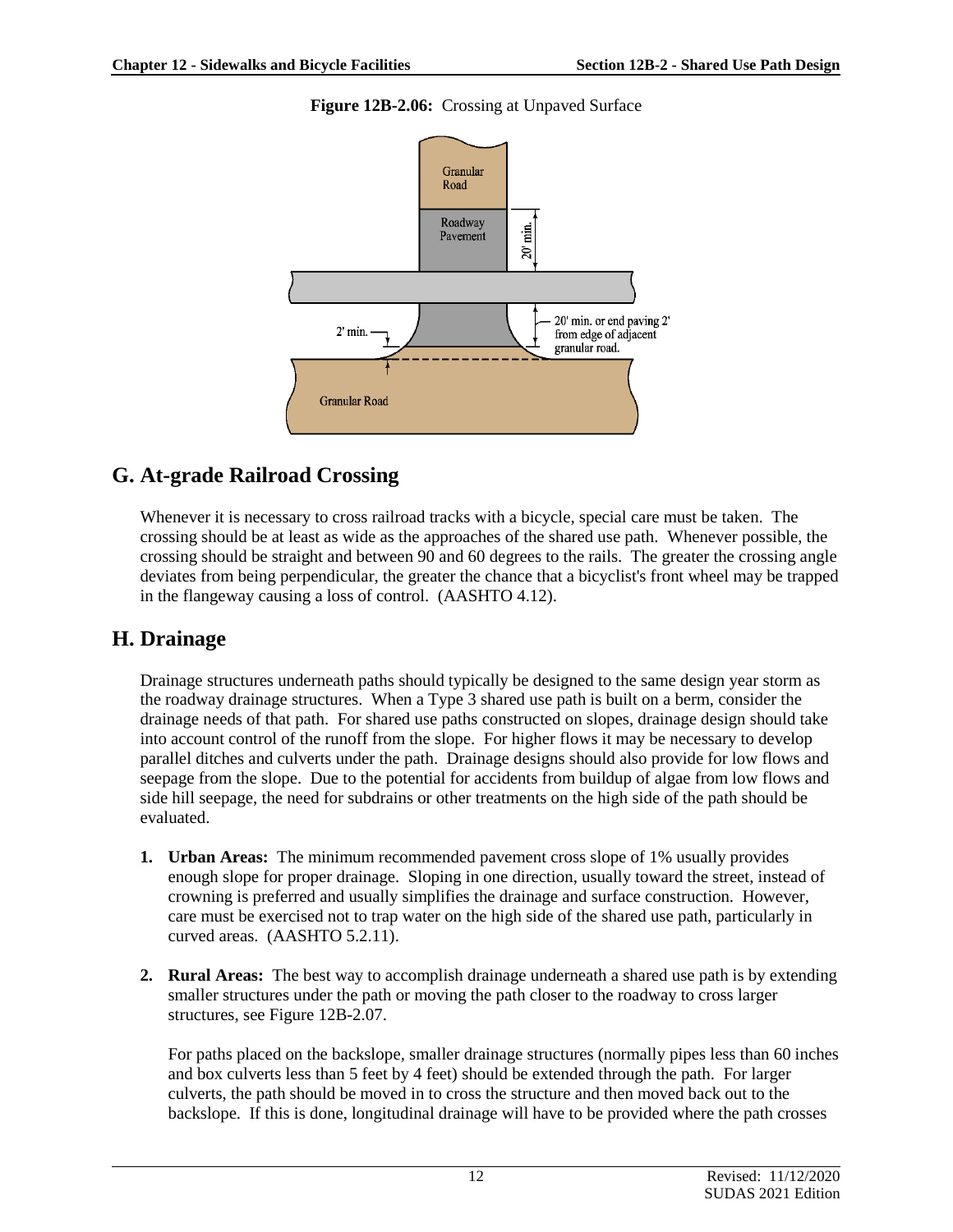the ditch. Depending upon how close the path comes to culvert openings, safety railing may be needed on the culverts.

For paths on the foreslope, culverts should be extended as necessary.





extending a small drainage structure



moving a path in over a large drainage structure

## **I. Structure Design**

The minimum width for a shared use path on a new roadway bridge, widened roadway bridge, or separate pedestrian structure is 10 feet. Through conversations with the Iowa Bicycle Coalition, this was determined to be adequate width in most situations. If heavy use is anticipated, such as near a school, a 12 or 14 foot wide path should be used. If a separate shared use path structure is to be constructed, it should have a 5% maximum running grade.

If widening a bridge or building a new structure is beyond the scope of a project, it may be possible to use an existing sidewalk as a path. The path should be separated from vehicular traffic with a barrier. Signage may be necessary instructing cyclists to dismount before crossing the bridge. For Iowa DOT administered projects, the designer should contact the Design Bureau and the Traffic and Safety Bureau for further assistance if considering a narrowed path across a bridge.

## **J. Pavement Markings**

Ladder or zebra pavement markings per MUTCD are recommended at crosswalks. Other pavement markings are not required, except as mitigation strategies. (AASHTO 5.4).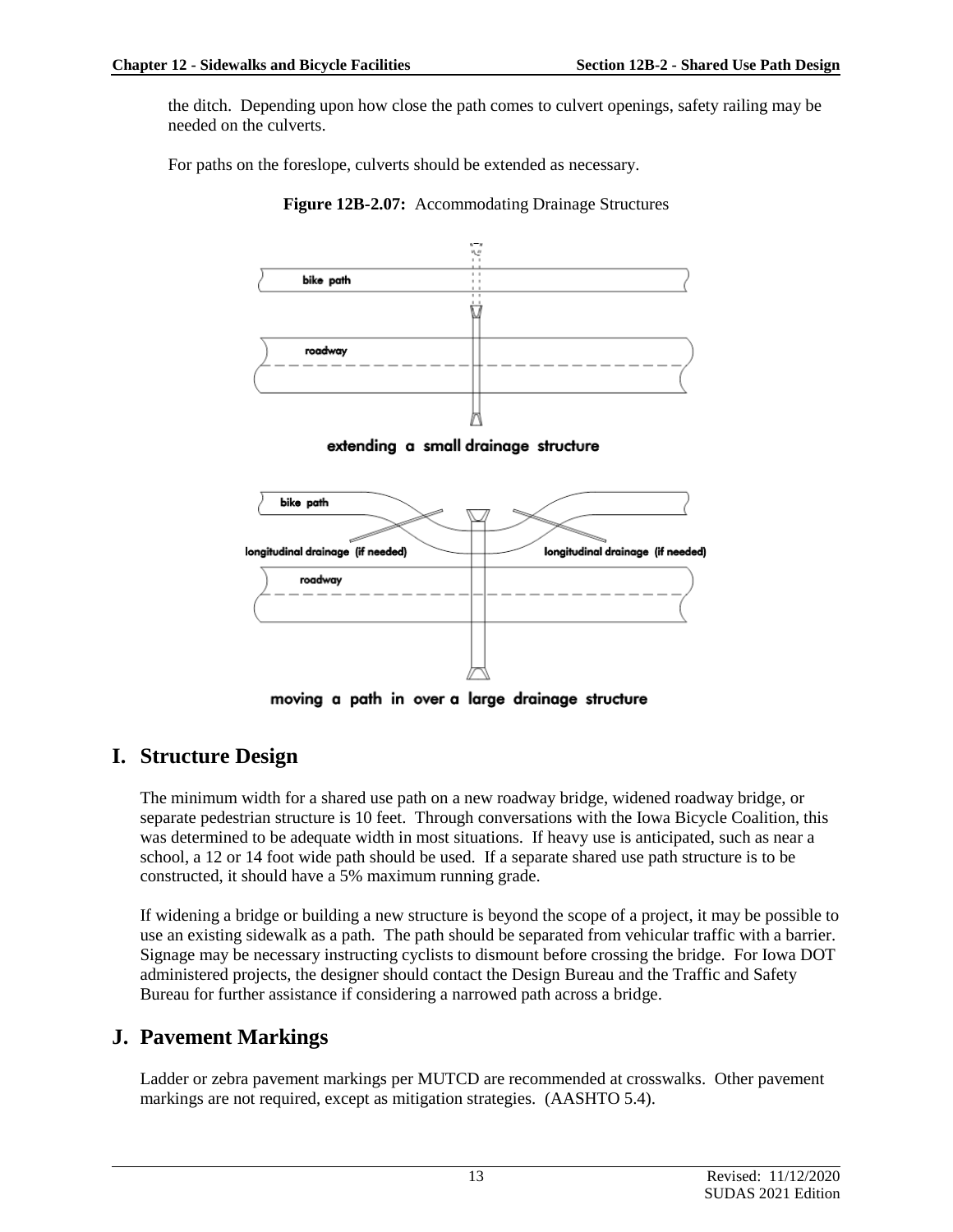## **K. Signing**

All signs should be retroreflective and conform to the color, legend, and shape requirements described in the MUTCD. In addition, guide signing, such as to indicate directions, destinations, distances, route numbers, and names of crossing streets should be used. In general, uniform application of traffic control devices, as described in the MUTCD, should be used and will tend to encourage proper bicyclist behavior. (AASHTO 5.4).

## **L. Lighting**

Fixed-source lighting reduces conflicts along shared use paths and at intersections. In addition, lighting allows the bicyclist to see the shared use path direction, surface conditions, and obstacles. Lighting for paths is important and may be considered where heavy nighttime riding is expected (e.g., paths serving college students or commuters) and at roadway intersections. Lighting should be considered through underpasses or tunnels and when nighttime security could be a problem. Where special security problems exist, higher illumination levels may be considered. Light standards (poles) should meet the recommended horizontal and vertical clearances. (AASHTO 5.2.12).